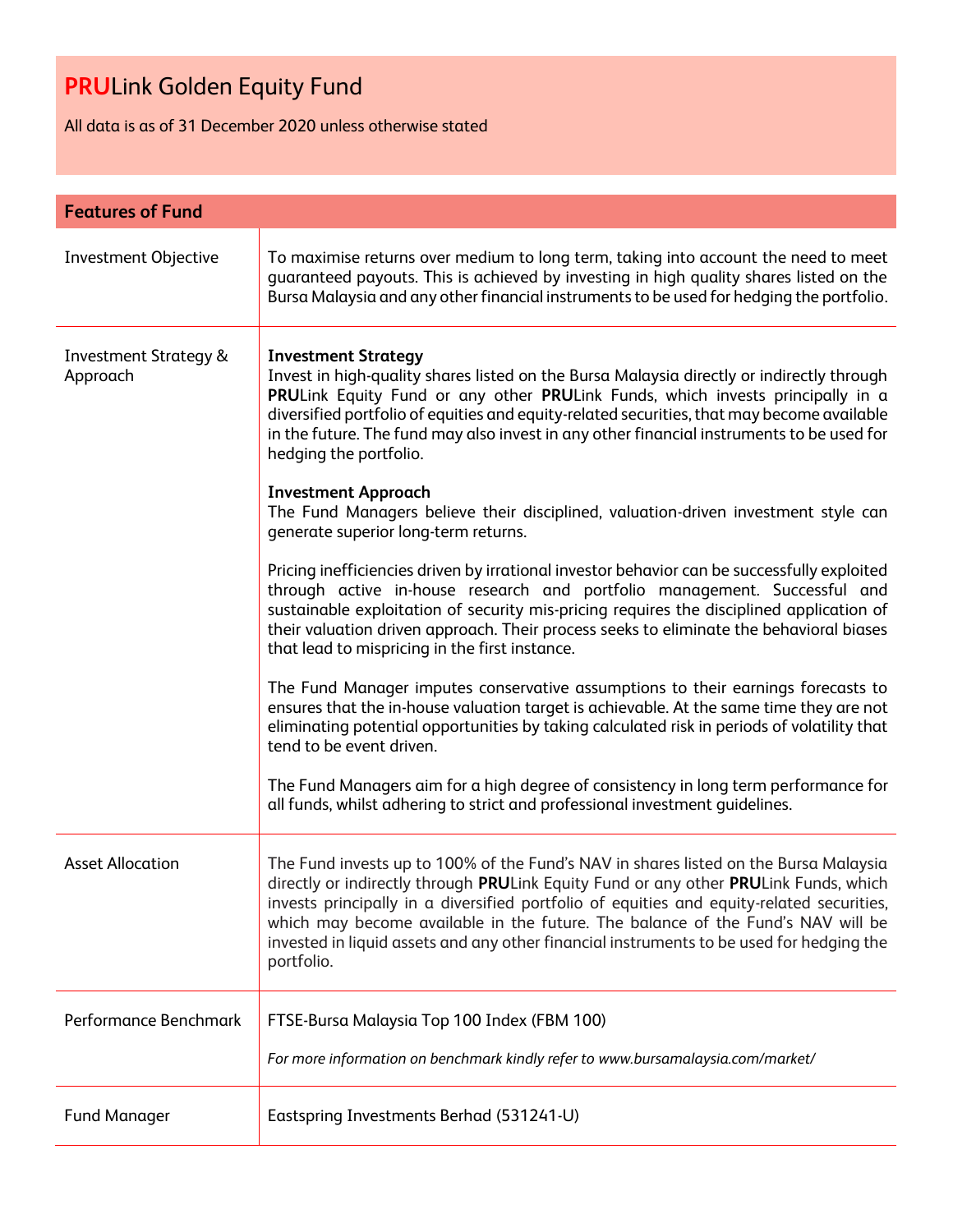All data is as of 31 December 2020 unless otherwise stated

| <b>Fees &amp; Charges</b>     |            |  |
|-------------------------------|------------|--|
| <b>Fund Management Charge</b> | 1.50% p.a. |  |
| Other Charge, if any          | Nil        |  |

### **Fund Performance**





**Notice: The graphs are included for illustrative purposes only. Past performance of The Fund is not an indication of its future performance.**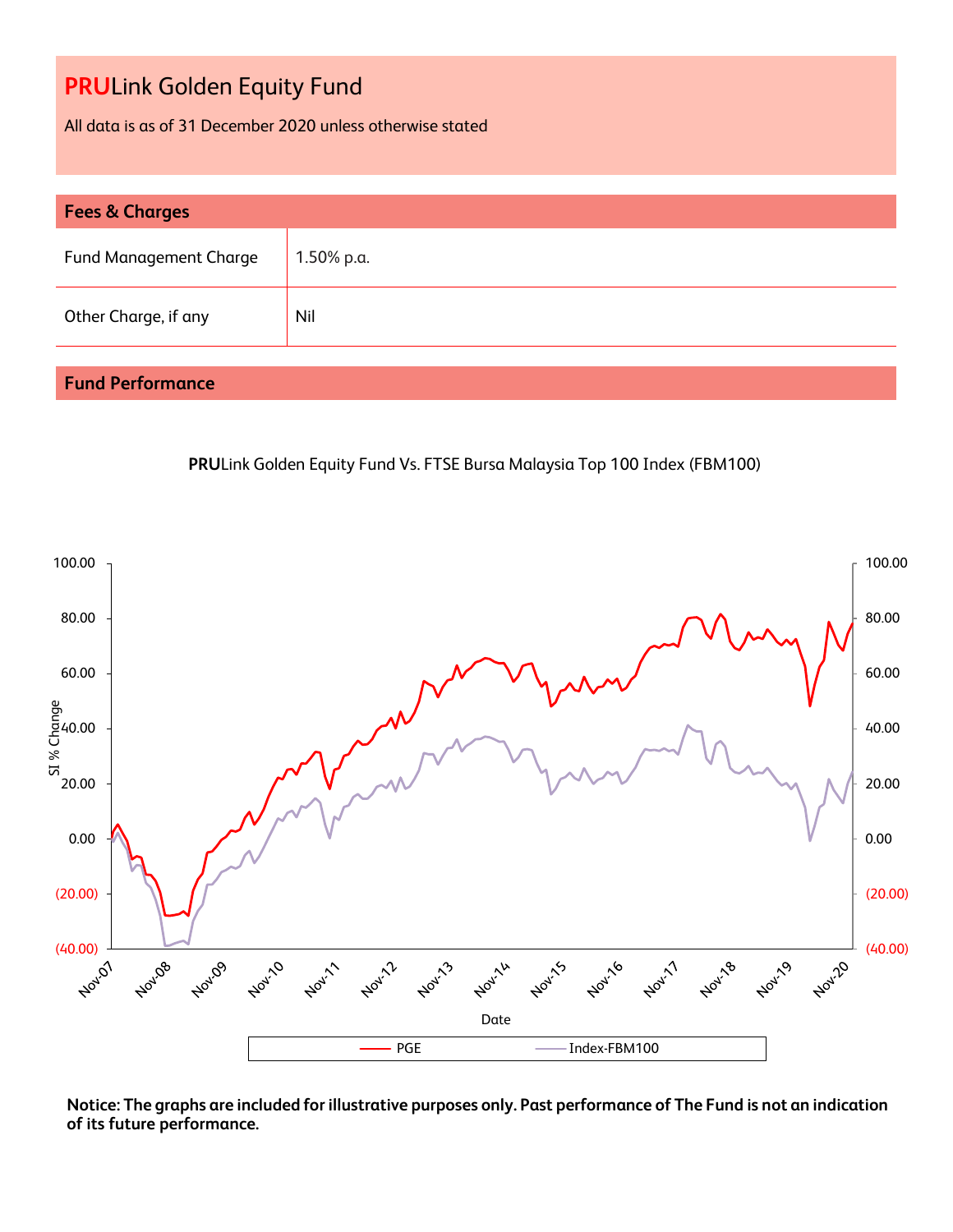All data is as of 31 December 2020 unless otherwise stated

| Year | <b>Actual Performance</b><br><b>PRULink Golden Equity Fund</b> | <b>Benchmark</b><br><b>FTSE-Bursa Malaysia Top 100 Index</b><br>(FBM 100) |
|------|----------------------------------------------------------------|---------------------------------------------------------------------------|
| 2011 | 3.98%                                                          | 1.94%                                                                     |
| 2012 | 12.33%                                                         | 9.60%                                                                     |
| 2013 | 11.54%                                                         | 11.39%                                                                    |
| 2014 | $-3.70%$                                                       | $-6.17%$                                                                  |
| 2015 | $-0.29%$                                                       | $-2.89%$                                                                  |
| 2016 | $-1.13%$                                                       | $-2.45%$                                                                  |
| 2017 | 14.23%                                                         | 12.74%                                                                    |
| 2018 | $-4.68%$                                                       | $-9.28%$                                                                  |
| 2019 | 2.41%                                                          | $-2.88%$                                                                  |
| 2020 | 3.26%                                                          | 3.48%                                                                     |

#### *Sources: Lipper IM and Bloomberg, 31 December 2020*

Notice: Past performance is not an indication of its future performance. This is strictly the performance of the investment/underlying funds, and not the returns earned on the actual premiums paid of the investment-linked insurance product.

Basis of calculation of past performance:

$$
= \left(\frac{Net\text{ Asset Value for Year }n}{Net\text{ Asset Value for Year }n-1}-1\right)\%
$$

#### **Investment Risks**

**Please refer to the Appendix 1 for the detailed Investment Risks listing below by order of importance:**

- (A) Market Risk
- (B) Stock Risk
- (C) Liquidity Risk
- (D) Interest Rate Risk
- (E) Country Risk
- (F) Risk of Non-Compliance
- (G) Concentration Risk
- (H) Management Company Risk
- (I) Inflation Risk
- (J) Investment Managers' Risk